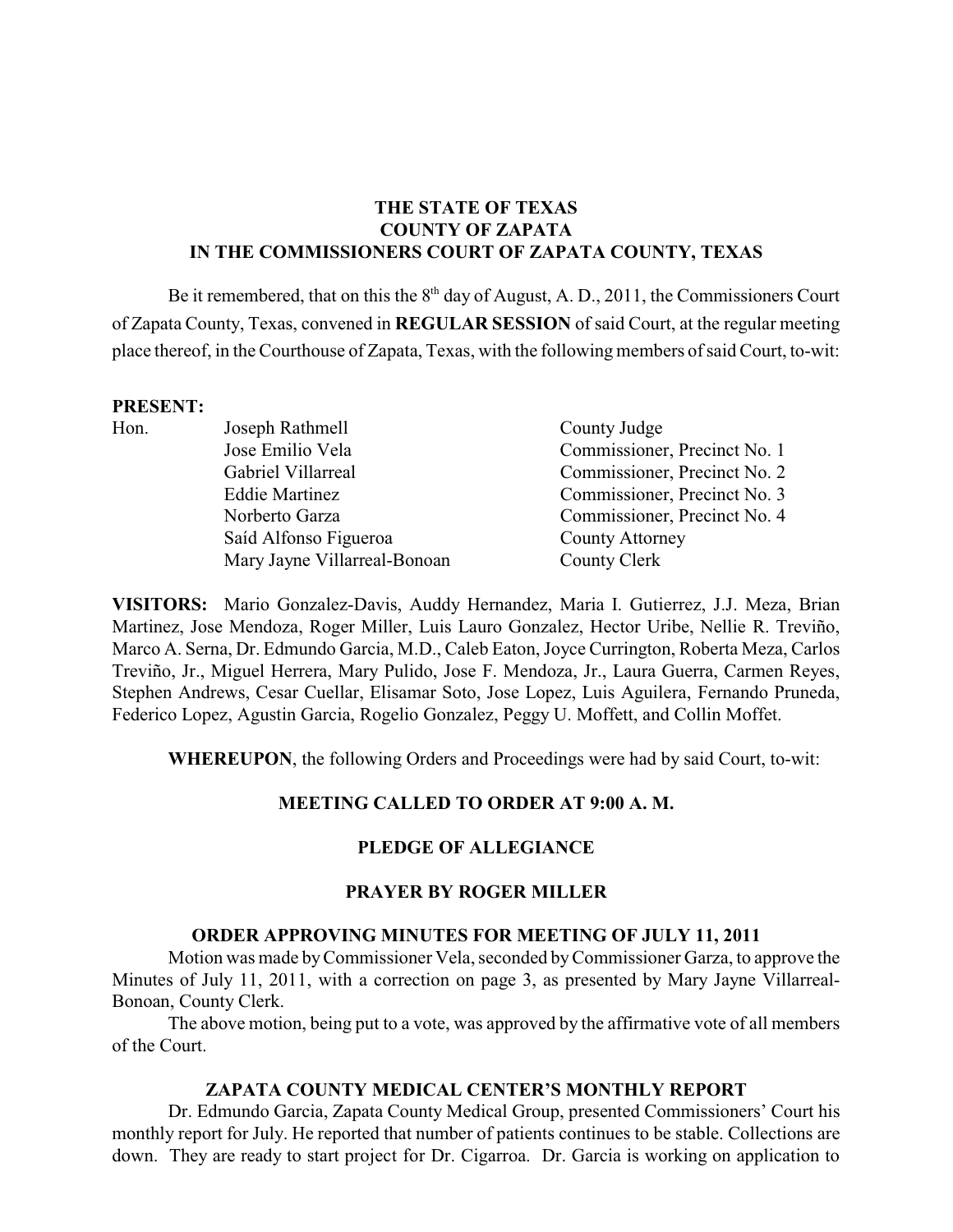medicare to recoup funds as per medicare requirements for rural health clinic. (Report is attached for the record.)

### **COMMUNICATIONS / PUBLIC PARTICIPATION AND DEPARTMENTAL REPORTS**

Dr. David Brown gave an update regarding the summer session at the Advanced Technology Center. He reported that 60 students had enrolled in the Bachelor's degree program. Dr. Brown taught a class in government and expressed that he was very impressed with the local students who had attended the class.

They were unable to teach the remedial courses this summer.

Laredo Community College is working with Fire Chief J.J. Meza on an EMT program that will expand within the region.

Dr. Brown is meeting with Houston Community College and also with the Arnold Foundation in an effort to receive funding. Dr. Brown stressed that it is important to get 501c3 status in order to obtain said funding.

He also stated that they want to be able to pay rent for the facility.

Dr. Hildegardo Flores, gave an update on the museum. He reported that 100 visitors have been hosted. Starr County Judge also came to visit since they are contemplating construction of a museum. Dr. Flores thanked commissioners court for the sprinkler system. The museum has received \$7,400 in donations and fees, all expenses have been paid and there is a small amount left over for expansions.

Judge Rathmell states that the museum needs a sign in order to attract more visitors.

Attorney Elisamar Soto, addressed Commissioners' Court regarding item #40 in which the court is seeking a resolution in opposition of an application requesting renewal of authority and requesting amendments in a land treatment permit with the Railroad Commission of Texas for a commercial surface disposal facility. Ms. Soto is representing her client J. Moss Investments, Inc. She introduced several local residents who support her endeavor. Ms. Soto stated that the facility had not disposed of Mexican waste since 2004. She also explained the amendments they are requesting. The disposal has been in existence for approximately 17 years and has had two other owners. Land owners receive \$69,000 per year. Neighbor, Lauro Gutierrez, has complained of liners, which are disced (shredded) and odor. The company is seeking a five year permit extension. The life span of the facility has not been determined.

Dr. Hildegardo Flores, owner of La Hacienda de Las Flores, also commented on item #40 regarding the surface disposal facility. Dr. Flores stated that land owners have protested and sent a petition to the Rail Road Commission. Several violations have not been addressed. He further stated that Zapata WCID water lines pass by the property and water could become contaminated. Dr. Flores stressed that he supports and endorses the resolution as requested in item #40.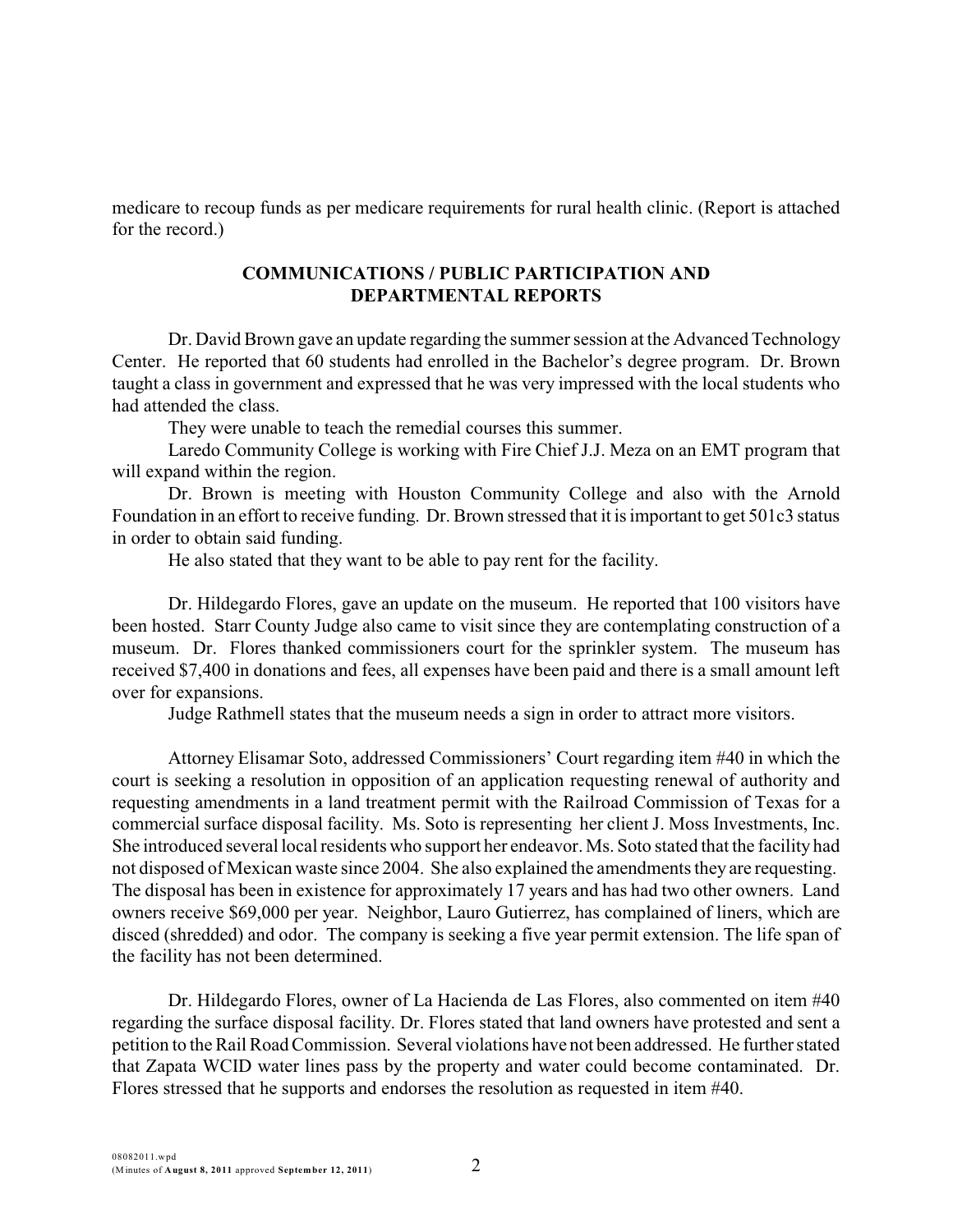Dr. Flores also briefly addressed the court regarding item #10 regarding the burying of fiber optic cable. Dr. Flores highly recommends fiber optic cable for improvement of internet and communication speed.

Raul Barrera addressed Commissioners' Court regarding pavement issues on his property.

CollinMoffett addressed Commissioners' Court regarding the need of a public computer lab. He proposed that the County invest in a computer lab that would enhance the needs of the community. An advanced technology facility would make it more attractive to tourism and be beneficial to students.

Luis Lauro Gonzalez, Zapata County Tax Assessor/Collector, reported that the tax office collected \$9,287.46 in Hotel Motel Tax fees and \$109,276.52 in tax collections.

 Carlos Treviño, Jr., Water Works Manager, praised the county for the assistance with the clean up project at the water works yard.

Caleb Eaton, Zapata County Extension Agent, presented Commissioners' Court with the monthly written report for July 2011. (Report attached for the record.)

## **ORDER APPROVING INVOICES**

Motion was made byCommissioner Martinez, seconded byCommissionerGarza, to approve invoices as presented by Triunfo Gonzalez, County Auditor.

The above motion, being put to a vote, was approved by the affirmative vote of all members of the Court.

## **ORDER APPROVING TREASURER'S REPORT**

Motion was made by Commissioner Villarreal, seconded by Commissioner Garza, to approve Treasurer's Report as presented by Hon. Romeo Salinas, County Treasurer.

The above motion, being put to a vote, was approved by the affirmative vote of all members of the Court.

### **ORDER APPROVING REQUEST BY BORDER COMMUNICATIONS, INC. REQUESTING PERMISSION TO BURY FIBER OPTIC CABLES WITHIN RIGHT-OF-WAY OF ZAPATA COUNTY ROADS**

Motion was made byCommissionerGarza,seconded byCommissioner Martinez, to approve request by Border Communications, Inc. requesting permission to bury fiber optic cables within the right-of-way of Zapata County roads. The cable route will enter Zapata County right-of-way at the intersection of 20th Street and Hwy 16 near Zapata High School. The roads are identified as 20th Street, Miraflores Street, Alamo Street, and Evergreen Street as requested by Stephen W. Andres, P.E., Border to Border Communications, Inc.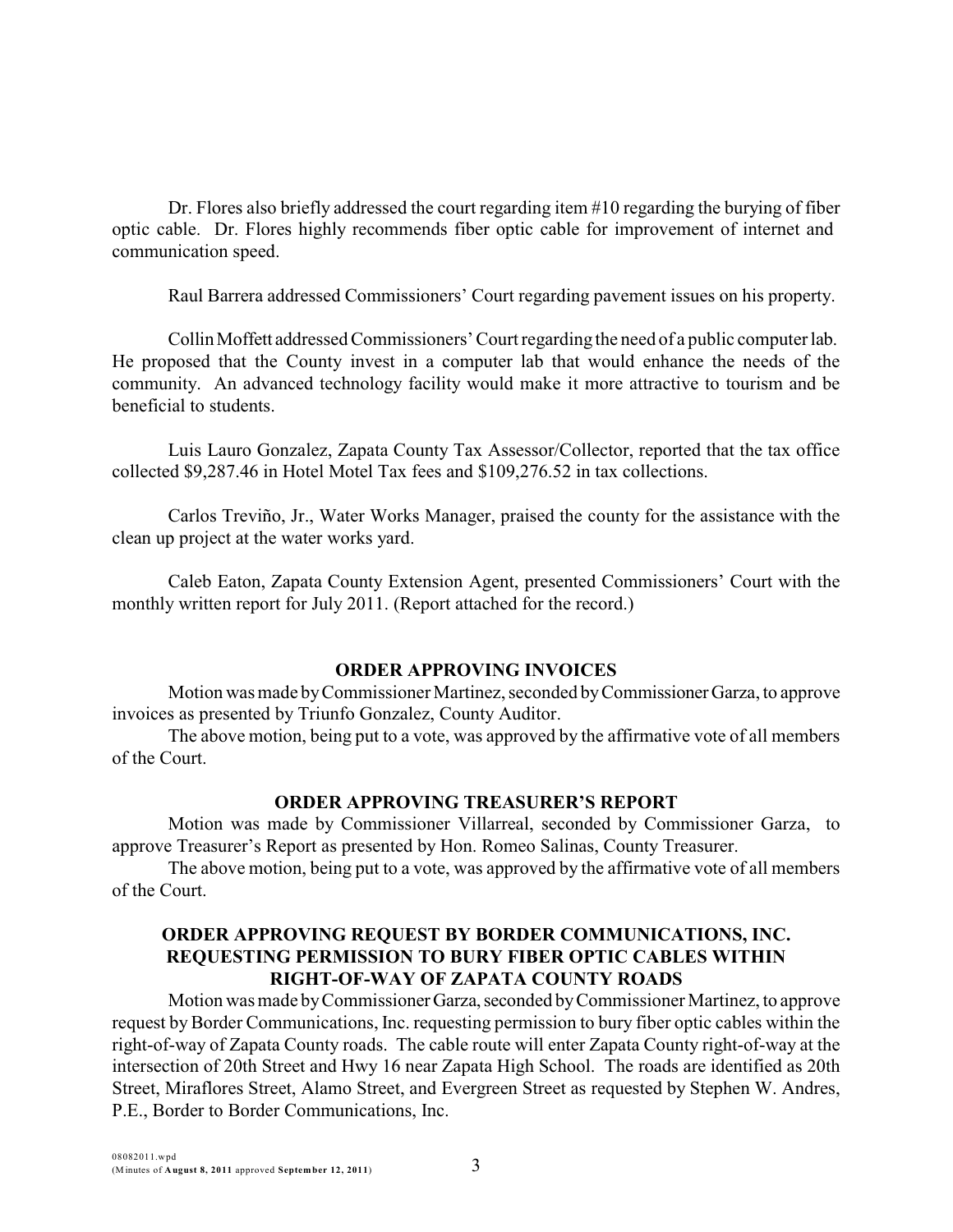The above motion, being put to a vote, was approved by the affirmative vote of all members of the Court.

### **ORDER APPROVING PROPOSED REDISTRICTING PLAN (PLAN A-1) INCLUDING PROPOSED RESOLUTION PREPARED BY ROLANDO RIOS AND ASSOCIATES ALLOWING IDENTIFICATION OF ZAPATA COUNTY PRECINCT BOUNDARIES**

Motion was made byCommissioner Martinez, seconded byCommissioner Vela, to approve the proposed redistricting plan (Plan A-1) including a proposed resolution prepared byRolando Rios and Associates allowing the identification of the Zapata County Precinct Boundaries and comply with the 2010 Zapata County Census as requested by Hon. Gabriel Villarreal, Commissioner Pct. 2.

The above motion, being put to a vote, was approved by the affirmative vote of all members of the Court.

# **ORDER SETTING 2012 SHERIFF'S OFFICE CONSTABLES FEES**

Motion was made by Commissioner Garza, seconded by Commissioner Vela, to approve fees charged for civil services by the Zapata County Sheriff's Office and Zapata County Constables; fees are to remain the same as requested by Hon. Joseph Rathmell, County Judge.

The above motion, being put to a vote, was approved by the affirmative vote of all members of the Court.

## **ORDER APPROVING ZAPATA COUNTY FINANCIAL STATEMENTS AND SUPPLEMENTARY INFORMATION FOR YEAR ENDING SEPTEMBER 30, 2010**

Motion was made byCommissioner Vela, seconded byCommissioner Martinez, to approve the Zapata County Financial Statements and Supplementary Information for the Year ending September 30, 2010 as prepared by Flores Auditing, PLLC, as requested by Hon. Joseph Rathmell, County Judge.

The above motion, being put to a vote, was approved by the affirmative vote of all members of the Court.

## **ORDER APPROVING PAYMENT OF MEMBERSHIP DUES TOTALING \$3,936.60 TO SOUTH TEXAS DEVELOPMENT COUNCIL**

Motion was made byCommissioner Vela, seconded byCommissioner Martinez, to approve payment of membership dues totaling \$3,936.60 to the South Texas Development Council as requested by Hon. Joseph Rathmell, County Judge.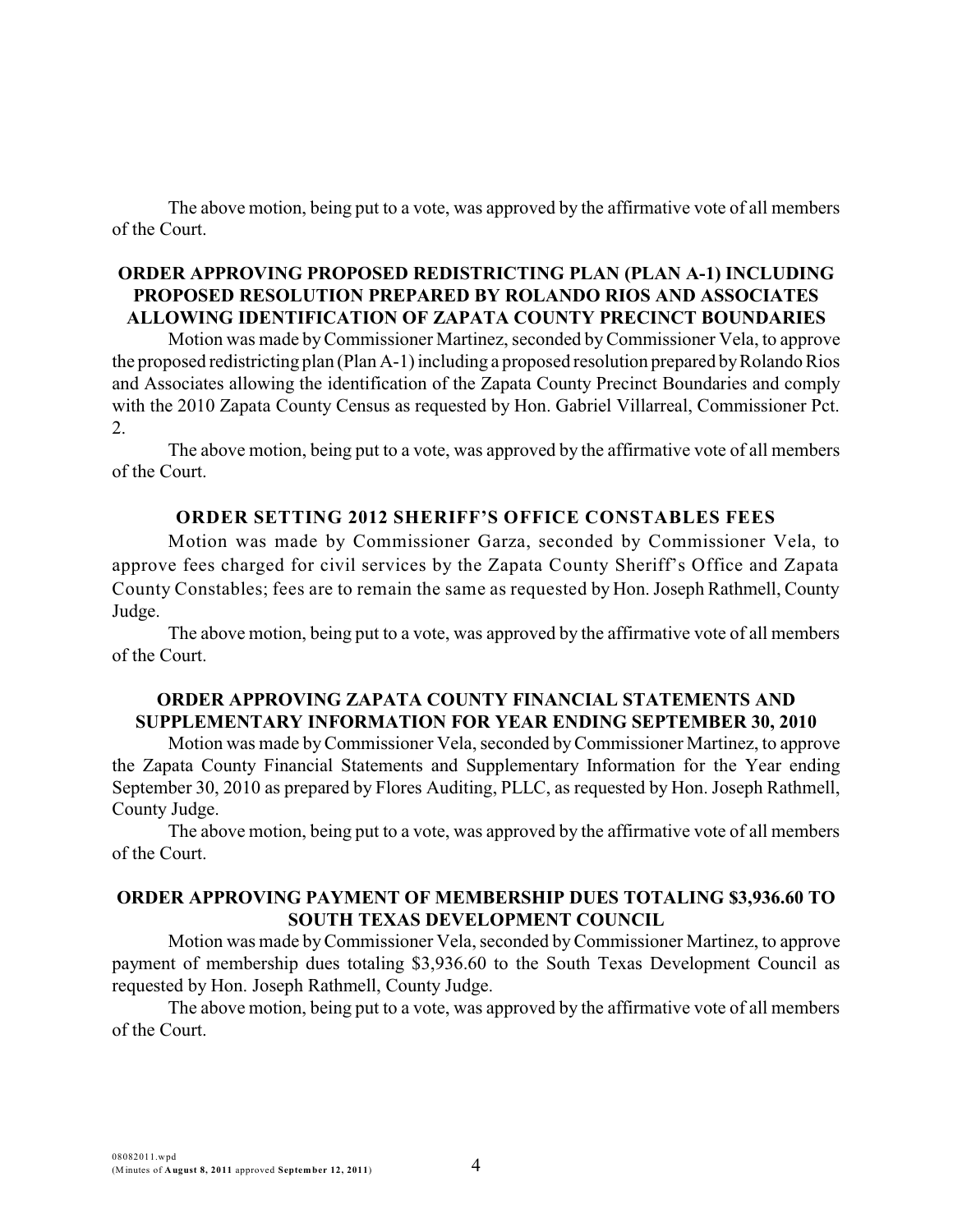# **ORDER APPROVING REQUEST FOR QUALIFICATION FOR OPERATION OF ZAPATA COUNTY MEDICAL CLINIC**

Motion was made byCommissioner Martinez, seconded byCommissioner Garza, to approve the request for Request for Qualification (RFQ) for the operation of the Zapata County Medical Clinic as requested by Hon. Joseph Joe Rathmell, County Judge.

The above motion, being put to a vote, was approved by the affirmative vote of all members of the Court.

### **ORDER APPROVING ATTENDANCE AT TEXAS LEGISLATIVE UPDATE SESSION**

Motion was made by Commissioner Martinez, seconded by Commissioner Garza, to approve attendance at the Texas Legislative Update Session in Austin, Texas from August 23rd through August 26th 2011 for county officials requiring continuing education credits as requested by Hon. Jose Emilio Vela, Commissioner Pct. 1.

The above motion, being put to a vote, was approved by the affirmative vote of all members of the Court.

### **ORDER TO TABLE REQUEST BY COMMISSIONER GARZA TO APPROVE CONTRACT BETWEEN ZAPATA COUNTY AND ALARCON ENTERPRISES TO INSTALL VENDING MACHINES ON VARIOUS COUNTY PROPERTIES**

Motion was made by Commissioner Vela, seconded by Commissioner Villarreal, to table request by Hon. Norberto Garza, Commissioner Pct. 4, to approve a contract between Zapata County and Alarcon Enterprise to install vending machines on various county properties as requested by Hon. Norberto Garza, Commissioner Pct. 4.

The above motion, being put to a vote, was approved by the affirmative vote of all members of the Court.

## **ORDER APPROVING ZAPATA COUNTY HEALTH INSURANCE RENEWAL RATE FOR FISCAL YEAR 2011-2012 AND 2011-2012 TEXAS ASSOCIATION OF COUNTIES HEALTH CARE RENEWAL**

Motion was made by Commissioner Garza, seconded by Commissioner Martinez, to approve the recommended Zapata County Health Insurance Renewal Rate (Alt. 1 Plan 300G) for Fiscal Year 2011-2012 and to approve the 2011-2012 Texas Association of Counties Health Care renewal as recommended and requested by Nellie R. Treviño, Personnel Director.

The above motion, being put to a vote, was approved by the affirmative vote of Commissioner Garza, Martinez, and Villarreal and Judge Rathmell. Commissioner Vela voted against. Motion carried.

## **ORDER AUTHORIZING TDRA CONTRACT 7107590-RAW WATER PIPELINE DEPOSITORY / SIGNATORY DESIGNATION FORM**

Motionwasmade byCommissionerVela, seconded byCommissioner Villarreal, to authorize TDRA Contract 710759-Raw Water Pipeline-Depository/Signatory Designation Form- to include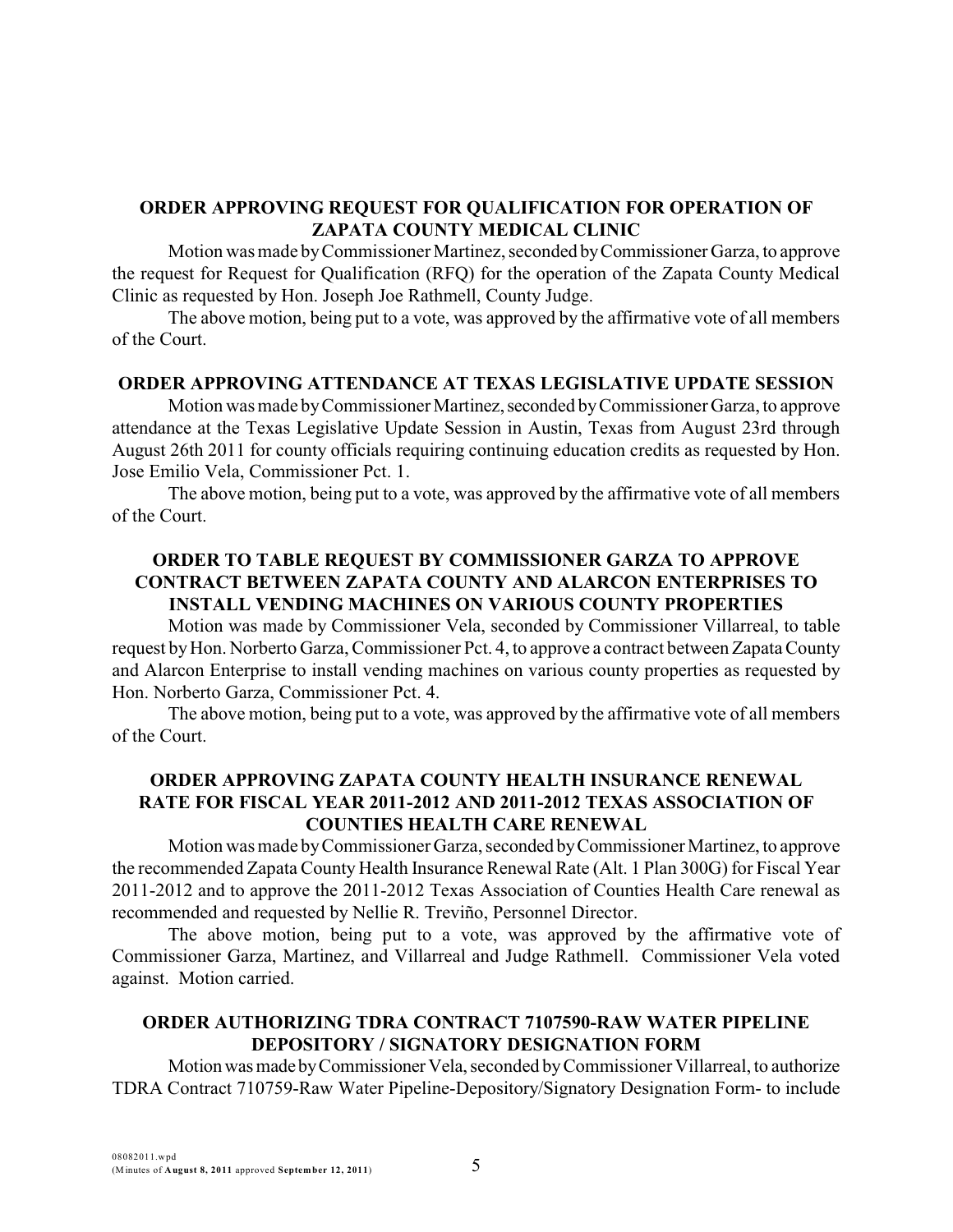County Judge, County Treasurer and County Auditor as authorized signators as requested by Mario Gonzalez-Davis, Project Coordinator.

The above motion, being put to a vote, was approved by the affirmative vote of all members of the Court.

### **ORDER AUTHORIZING LINE ITEM TO BE USED TO COVER TDRA CONTRACT 710759 RAW WATER PIPELINE FOR \$531,041 TDRA FUNDS AND \$626,824 FROM TEXAS WASTE PLANT LOAN**

Motion was made by Commissioner Garza, seconded by Commissioner Martinez, to authorize a line item to be used to cover TDRA Contract 710759 Raw Water Pipeline for the \$531,041 TDRA funds and \$626,824 from Texas Waste Plant Loan. Total Project cost of \$1,157,865.00 as requested by Mario Gonzalez-Davis, Project Coordinator.

The above motion, being put to a vote, was approved by the affirmative vote of all members of the Court.

# **NO ACTION WAS TAKEN ON REQUEST BY CARLOS COLINA VARGAS TO AUTHORIZE TDRA CONTRACT 729155-COLONIA LINDA VISTA SEWER IMPROVEMENTS DEPOSITORY/SIGNATORY DESIGNATION FORM**

No action was taken on request by Carlos Colina-Vargas, Carlos Colina Vargas and Associates to authorize TDRA Contract 729155-Colonia Linda Vista Sewer Improvements Depository/Signatory Designation Form to include County Judge, County Treasurer, and County Auditor.

The above motion, being put to a vote, was approved by the affirmative vote of all members of the Court.

### **ORDER TO DENY REQUEST BY PEGGY UMPHRES-MOFFET TO COMMIT AND AGREE TO SUPPORT AND FUNDS IN AMOUNT OF \$41,250.00 TO ZEDC**

Motion was made by Commissioner Villarreal, seconded by Commissioner Martinez, to deny request by Peggy Umphres-Moffet of the Zapata Economic Development Corporation to commit and agree support and funds in the amount of \$41,250.00 to the ZEDC in order to continue vital programs, projects, and activities that create and retain jobs, as well as attract investment and growth of existing industry in the area.

The above motion, being put to a vote, was approved by the affirmative vote of all members of the Court.

### **ORDER AUTHORIZING PAYMENT OF \$10,000.00 FOR FISCAL YEAR 2010-2011 FOR ZAPATA COUNTY HISTORICAL COMMISSION**

Motion was made by Commissioner Martinez, seconded by Commissioner Garza, to authorize the payment in the amount of \$10,000.00 for fiscal year 2010-2011 for the Zapata County Historical Commission as requested by Diana Brandon, Zapata County Historical Commission Chair.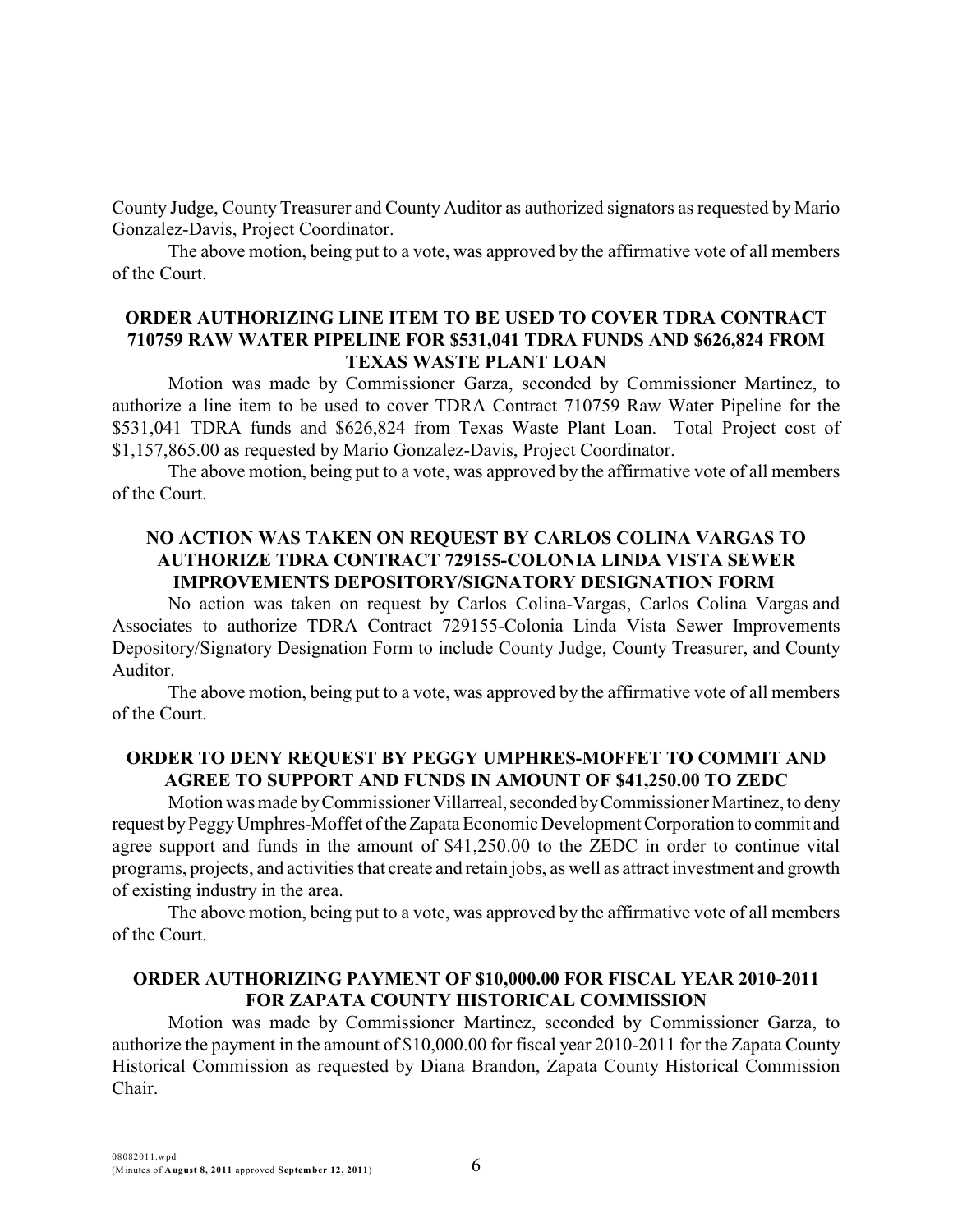The above motion, being put to a vote, was approved by the affirmative vote of all members of the Court.

# **ORDER APPROVING INSTALLATION OF SPEED HUMPS AND SECURITY LIGHT**

Motion was made by Commissioner Garza, seconded by Commissioner Villarreal, to approve the installation of the following speed hump:

a. 6th Street (between Serna St. and Ramireño St.) Falcon, TX.

as requested by Hon. Jose E. Vela, Commissioner Pct. 1.

The above motion, being put to a vote, was approved by the affirmative vote of all members of the Court.

Motion was made by Commissioner Garza, seconded by Commissioner Villarreal, to approve the installation of the following speed hump:

a. 2009 Cedar Street (Zapata town site)

as requested by Hon. Gabriel Villarreal, Commissioner Pct. 2.

The above motion, being put to a vote, was approved by the affirmative vote of all members of the Court.

Motion was made by Commissioner Garza, seconded by Commissioner Villarreal, to approve the installation of a security light at the following location:

between 4th and 7th on 515 Villa

as requested by Hon. Norberto Garza, Commissioner Pct. 4.

The above motion, being put to a vote, was approved by the affirmative vote of all members of the Court.

# **ORDER APPROVING LINE ITEM TRANSFERS**

Motion was made byCommissioner Martinez, seconded byCommissioner Garza, to approve the following line item transfer:

From: Royalties 10-370-901 Oil & Gas Royalty Revenue \$2,000.00 To: County Judge's 10-400-400 Indigent Defense (County Court) \$2,000.00 as requested by Hon. Joseph Rathmell, County Judge.

The above motion, being put to a vote, was approved by the affirmative vote of all members of the Court.

Motion was made byCommissioner Martinez, seconded byCommissioner Garza, to approve the following line item transfer:

| From: Precinct 4                                          |                            | 10-004-395 Parks $&$ Buildings Pct. 4 | \$2,000.00 |
|-----------------------------------------------------------|----------------------------|---------------------------------------|------------|
| To: Precinct 4                                            | $10-004-430$ Travel Pct. 4 |                                       | \$2,000.00 |
| as requested by Hon. Norberto Garza, Commissioner Pct. 4. |                            |                                       |            |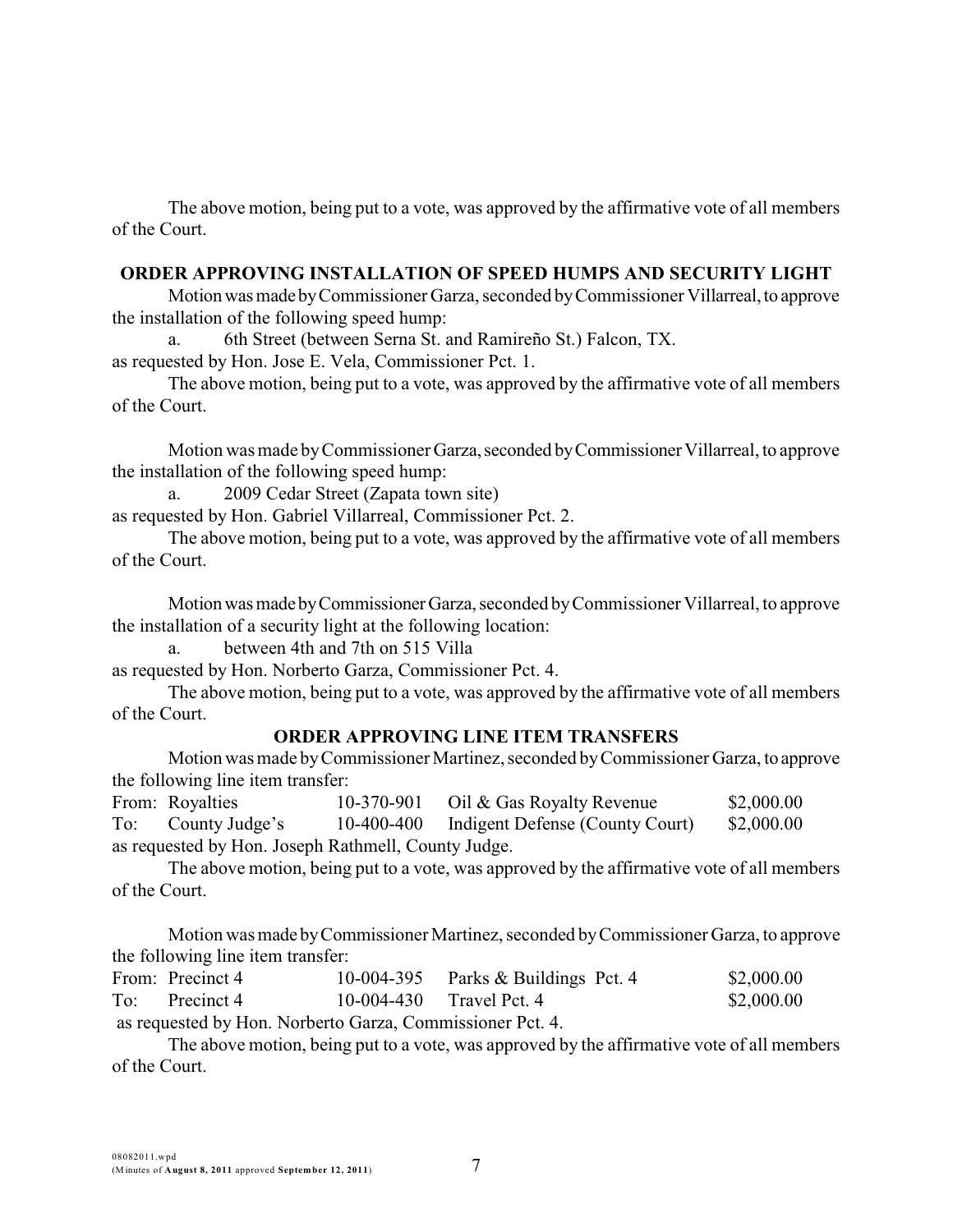Motion was made byCommissioner Martinez, seconded byCommissionerGarza, to approve the following line item transfers:

|                                                   | From: 49th District Court |  | 10-435-402 District Court (Criminal) | \$18,000.00 |  |  |  |
|---------------------------------------------------|---------------------------|--|--------------------------------------|-------------|--|--|--|
|                                                   | To: 49th District Court   |  | 10-435-403 District Court (CPS)      | \$18,000.00 |  |  |  |
|                                                   | From: General Fund        |  | 10-370-903 ARM Ordinance             | \$25,000.00 |  |  |  |
|                                                   | To: Non-Department        |  | 10-409-736 Retiree Health Insurance  | \$25,000.00 |  |  |  |
| as requested by Triunfo Gonzalez, County Auditor. |                           |  |                                      |             |  |  |  |

The above motion, being put to a vote, was approved by the affirmative vote of all members of the Court.

Motion was made byCommissioner Martinez, seconded byCommissioner Garza, to approve the following line item transfer:

| From: Constable, Pct. 2 |                      | 10-550-331 Fuel $&$ Lubricants                                                  | \$800.00 |
|-------------------------|----------------------|---------------------------------------------------------------------------------|----------|
| To: Constable, Pct. 2   | $10-550-455$ Repairs |                                                                                 | \$800.00 |
|                         |                      | to meet budget requirements as requested by Julian Gutierrez, Constable Pct. 2. |          |

The above motion, being put to a vote, was approved by the affirmative vote of all members of the Court.

Motion was made by Commissioner Martinez, seconded by Commissioner Garza, to approve the following line item transfers:

|     | From: Zapata Nutrition Program  | 38-648-336 | Raw Food             | \$500.00 |
|-----|---------------------------------|------------|----------------------|----------|
| To: | <b>Zapata Nutrition Program</b> | 38-647-467 | Non-Food Consumable  | \$500.00 |
|     | From: Zapata Nutrition Program  | 38-647-336 | Raw Food             | \$500.00 |
|     | To: Zapata Nutrition Program    | 38-647-454 | Repair & Maintenance | \$500.00 |
|     | From: Zapata Nutrition Program  | 38-648-336 | Raw Food             | \$500.00 |
| To: | <b>Zapata Nutrition Program</b> | 38-649-454 | Repair & Maintenance | \$500.00 |
|     |                                 |            |                      |          |

in order to meet budget requirements as requested by Carmen Reyes, Nutrition Program Director. The above motion, being put to a vote, was approved by the affirmative vote of all members

of the Court.

Motionwas made byCommissioner Martinez, seconded byCommissioner Garza, to approve the following line item transfer:

|                                                                                                   | From: County Clerk | 10-403-484 Elections |  | \$1,500.00 |  |  |  |
|---------------------------------------------------------------------------------------------------|--------------------|----------------------|--|------------|--|--|--|
|                                                                                                   | To: County Clerk   | $10-403-427$ Travel  |  | \$1,500.00 |  |  |  |
| in order to meet budget needs and comply with educational requirements as requested by Mary Jayne |                    |                      |  |            |  |  |  |
| Villarreal Bonoan, County Clerk.                                                                  |                    |                      |  |            |  |  |  |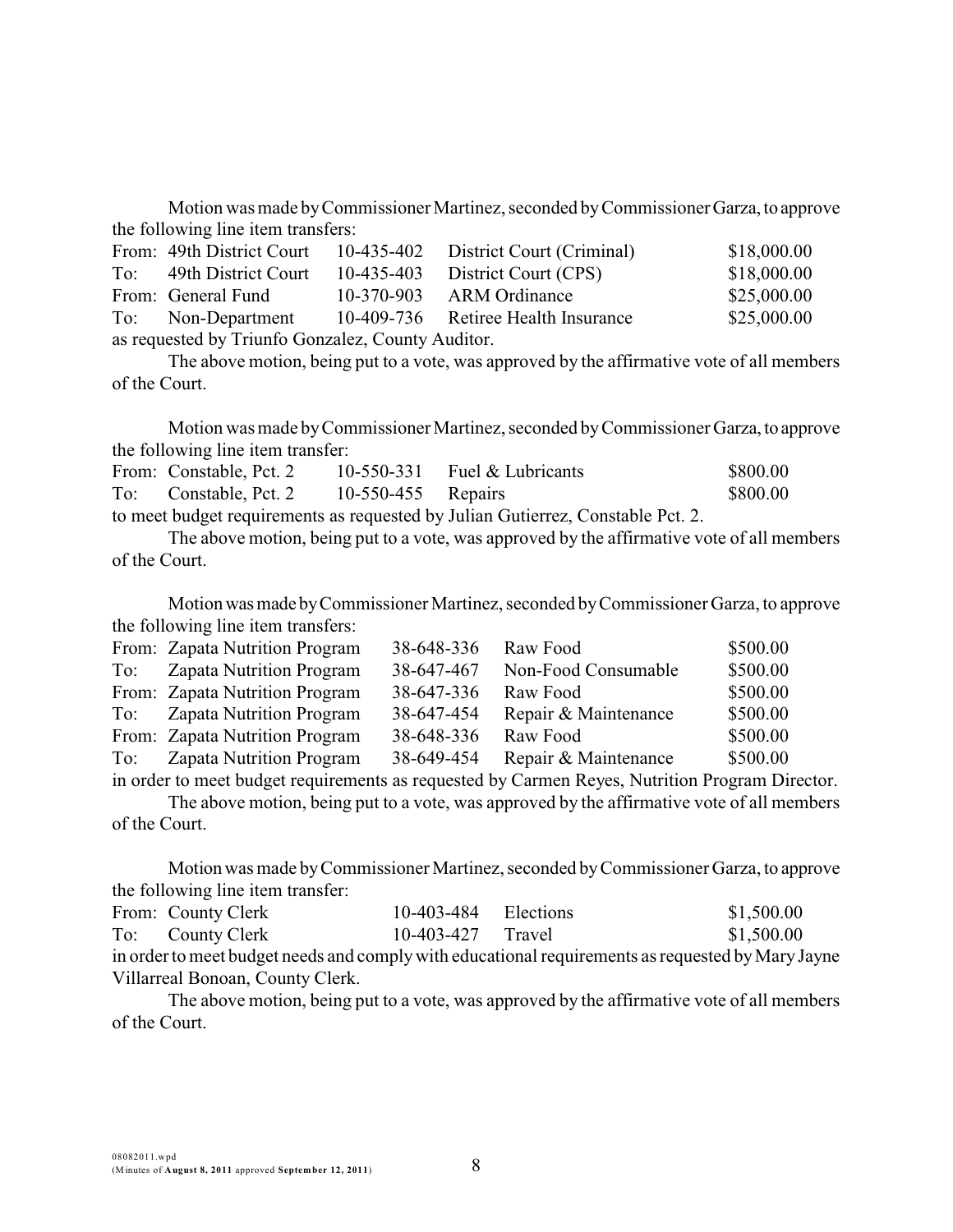Motion was made byCommissioner Martinez, seconded byCommissionerGarza, to approve the following line item transfer:

|                                                                                   | From: Falcon Zoning                                                                          |  |  |  |  |                      | 10-596-427 Travel/Workshops | \$900.00 |  |
|-----------------------------------------------------------------------------------|----------------------------------------------------------------------------------------------|--|--|--|--|----------------------|-----------------------------|----------|--|
|                                                                                   | To: Falcon Zoning                                                                            |  |  |  |  | 10-596-454 Equipment |                             | \$900.00 |  |
|                                                                                   | in order to cover expenses incurred for new office computer equipment (wireless router,      |  |  |  |  |                      |                             |          |  |
|                                                                                   | miscellaneous computer supplies) and also to cover leasing expense of copier/fax machine for |  |  |  |  |                      |                             |          |  |
| August/September as requested by Zaragoza Rodríguez, Code Enforcement Supervisor. |                                                                                              |  |  |  |  |                      |                             |          |  |

The above motion, being put to a vote, was approved by the affirmative vote of all members of the Court.

Motion was made byCommissioner Martinez, seconded byCommissioner Garza, to approve the following line item transfers:

| \$1,000.00 |
|------------|
| \$1,000.00 |
| \$2,000.00 |
| \$2,000.00 |
| \$2,000.00 |
| \$2,000.00 |
|            |

in order to meet budget requirements as requested by Said Alfonso Figueroa, County Attorney.

The above motion, being put to a vote, was approved by the affirmative vote of all members of the Court.

Motion was made byCommissioner Martinez, seconded byCommissionerGarza, to approve the following line item transfers:

|     | From: Zapata Co. Public Library                                                                       | 10-650-464 | Periodicals                 | \$1,000.00 |
|-----|-------------------------------------------------------------------------------------------------------|------------|-----------------------------|------------|
| To: | Zapata Co. Public Library                                                                             | 10-650-310 | Office Supplies             | \$1,000.00 |
|     | From: Zapata Co. Public Library                                                                       | 10-650-427 | Workshops & Travel          | \$500.00   |
| To: | Zapata Co. Public Library                                                                             | 10-650-310 | Office Supplies             | \$500.00   |
|     | From: Zapata Co. Public Library                                                                       | 10-650-335 | <b>Computer Maintenance</b> | \$500.00   |
| To: | Zapata Co. Public Library                                                                             | 10-650-310 | Office Supplies             | \$500.00   |
|     | From: Zapata Co. Public Library                                                                       | 10-650-330 | Fuel                        | \$500.00   |
| To: | Zapata Co. Public Library                                                                             | 10-650-463 | <b>Books</b>                | \$500.00   |
|     | in order to meet budget requirements as requested by $\Delta ida R$ Garcia. Zanata County Public Libr |            |                             |            |

in orderto meet budget requirements as requested by Aida R. Garcia, Zapata County Public Library Director.

The above motion, being put to a vote, was approved by the affirmative vote of all members of the Court.

# **ORDER APPROVING RESOLUTION IN OPPOSITION OF AN APPLICATION REQUESTING RENEWAL OF AUTHORITY AND REQUESTING AMENDMENTS IN LAND TREATMENT PERMIT (LT-0168)**

Motion was made byCommissioner Martinez, seconded byCommissioner Vela, to approve a Resolution in Opposition of an Application Requesting Renewal of Authority and Requesting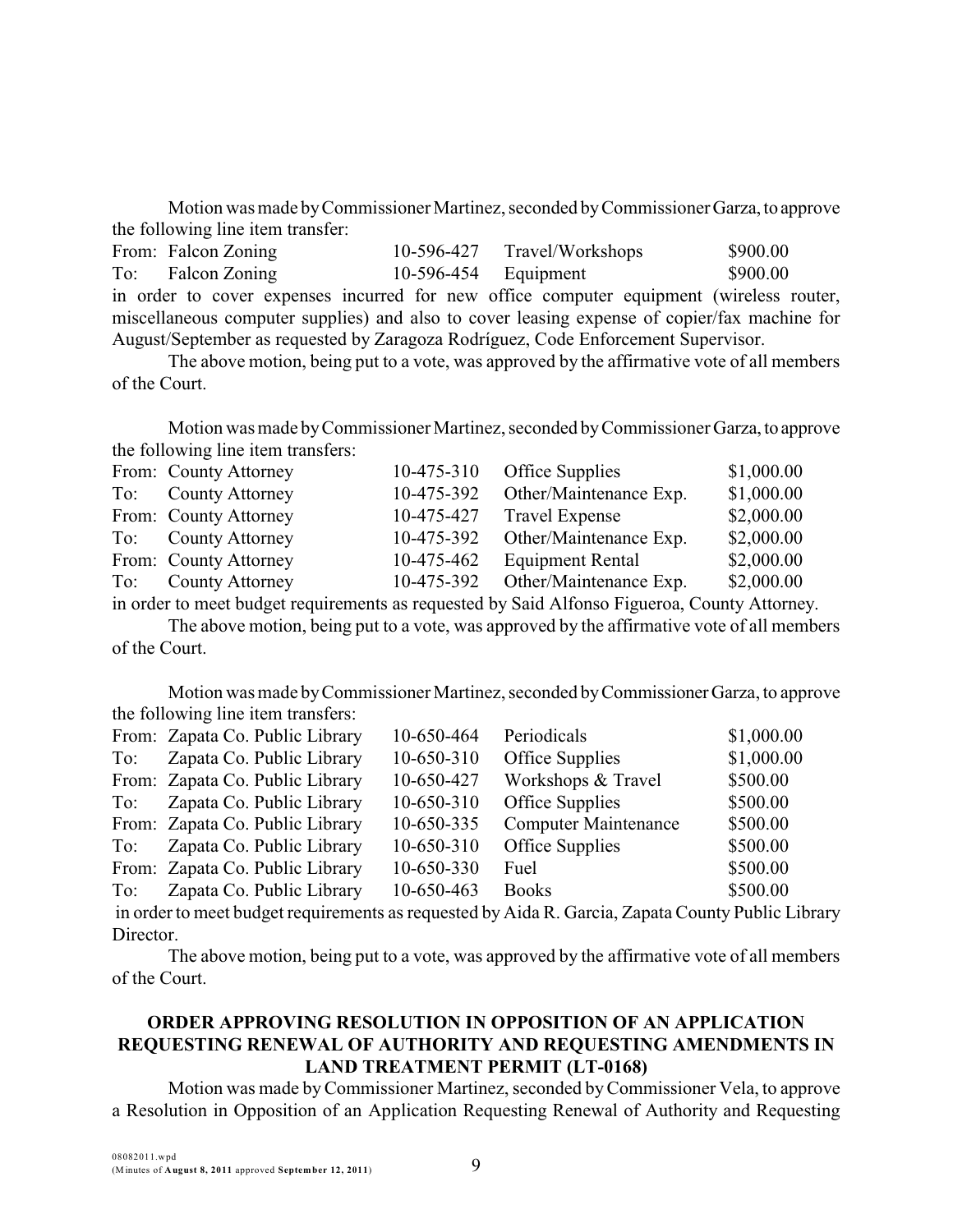Amendments in the Land Treatment Permit (LT-0168) conditions with the Railroad Commission of Texas for a Commercial Surface Disposal Facility Permit by J. Moss Investments, Inc. c/o Gordon & Lawton, P.O. Box 202055, Austin, Texas 78720 as requested by Hon. Joseph Rathmell, County Judge.

The above motion, being put to a vote, was approved by the affirmative vote of all members of the Court.

## **ORDER APPROVING RESOLUTION TO SUPPORT AND PARTICIPATE IN SOUTH TEXAS DEVELOPMENT COUNCIL AND CONFIRMING APPOINTMENT OF REPRESENTATIVES FROM COUNTY OF ZAPATA**

Motion was made byCommissioner Vela, seconded byCommissioner Villarreal, to approve a Resolution to support and participate in the South Texas Development Council and confirming the appointment of Judge Rathmell and Commissioner Martinez as representatives from the County of Zapata, Texas to serve on the Board of Directors of the South Texas Development Council for the period of October 1, 2011 to September 30, 2012 as requested by Hon. Joseph Rathmell, County Judge.

The above motion, being put to a vote, was approved by the affirmative vote of all members of the Court.

## **ORDER APPROVING RESOLUTION TO ADOPT ZAPATA COUNTY REDISTRICTING PLAN A-1**

Motion was made byCommissioner Villarreal, seconded byCommissioner Vela, to approve a Resolution to Adopt the Zapata County Redistricting Plan A-1 as requested by Hon. Gabriel Villarreal, Commissioner Pct. 2.

The above motion, being put to a vote, was approved by the affirmative vote of all members of the Court.

# **ORDER APPROVING RESOLUTION DECLARING ZAPATA COUNTY'S INTENT TO REIMBURSE CERTAIN EXPENDITURES RELATING TO COUNTY ROAD CONSTRUCTION PROJECTS WITH BORROWING PROCEEDS AND OTHER MATTERS RELATED THERETO**

Motion was made byCommissioner Martinez, seconded byCommissioner Vela, to approve a Resolution declaring Zapata County's intend to reimburse certain expenditures relating to county road construction projects with borrowing proceeds; and other matters related thereto as requested by Juan F. Aguilera, Escamilla, Poneck & Cruz, LLP.

The above motion, being put to a vote, was approved by the affirmative vote of all members of the Court.

# **MOTION WAS MADE BY COMMISSIONER VELA, SECONDED BY COMMISSIONER MARTINEZ, TO ENTER INTO EXECUTIVE SESSION**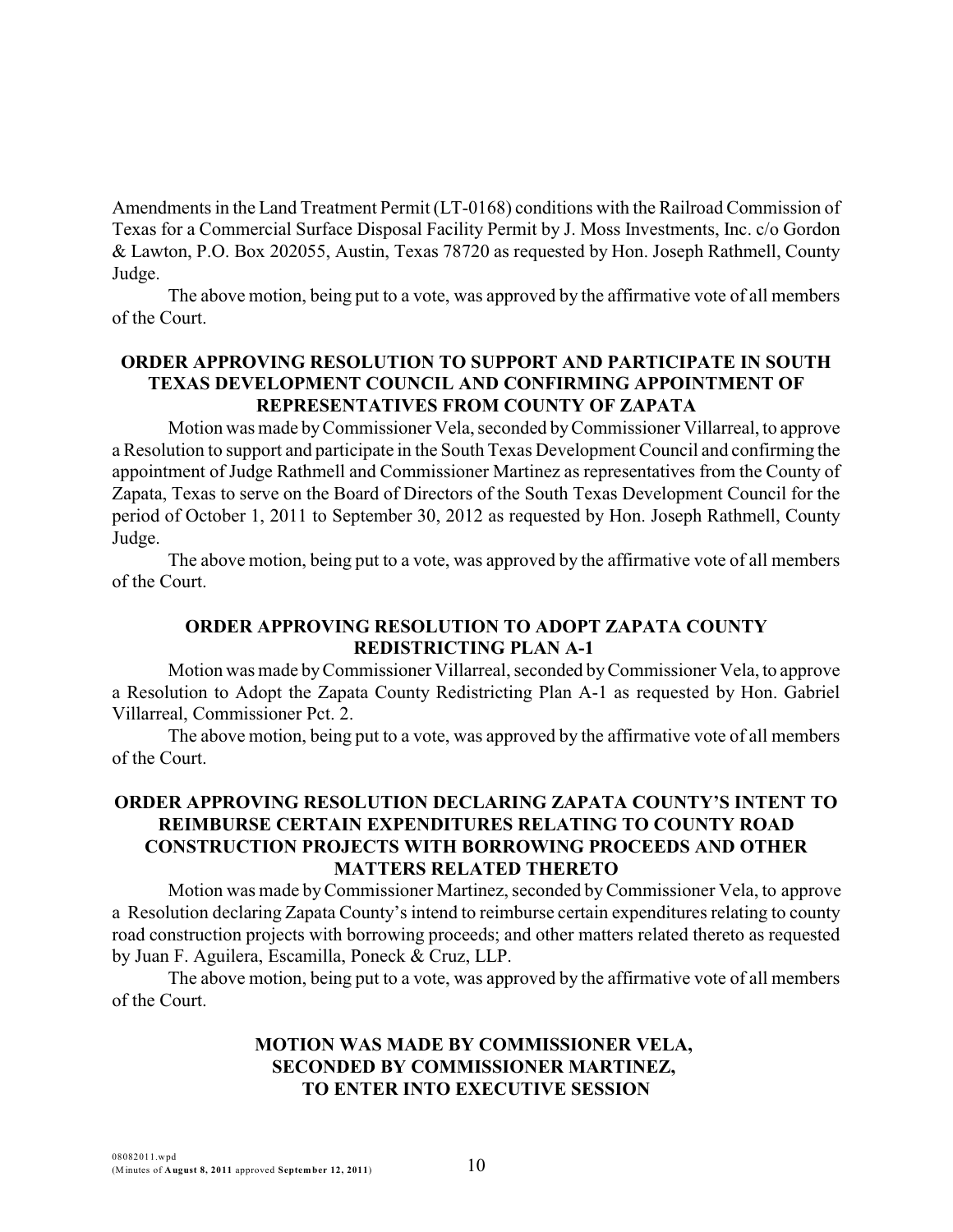# **MOTION WAS MADE BY COMMISSIONER VILLARREAL, SECONDED BY COMMISSIONER GARZA, TO RETURN TO REGULAR SESSION**

#### **ORDER APPROVING DECREASE IN SALARY IN SLOT #29 AND MAKE CHANGES TO BUDGET AS RECOMMENDED BY FIRE CHIEF J.J. MEZA**

Motion was made by Commissioner Martinez, seconded by Commissioner Villarreal, to approve a decrease in salary in slot #29 from \$10.85 per hour to \$9.06 per hour and make the necessary changes to the budget as recommended and requested by Chief J.J. Meza, Zapata County Fire Department.

The above motion, being put to a vote, was approved by the affirmative vote of all members of the Court.

#### **ORDER ACCEPTING RESIGNATION FROM ROBERT WILKERSON, PARAMEDIC SLOT #22, AND AUTHORIZE CHIEF MEZA TO ADVERTISE VACANT POSITION**

Motion was made byCommissioner Garza, seconded byCommissioner Martinez, to accept the resignation from Robert Wilkerson, Paramedic slot #22, and to authorize Chief Meza to advertise vacant position as requested by Chief J.J. Meza, Zapata County Fire Department.

The above motion, being put to a vote, was approved by the affirmative vote of all members of the Court.

### **ORDER ACCEPTING RESIGNATION FROM EDUARDO SALAZAR, EMT DRIVER SLOT #27 AND AUTHORIZE CHIEF MEZA TO ADVERTISE VACANT POSITION**

Motion was made by Commissioner Vela, seconded by Commissioner Villarreal, to accept the resignation from Eduardo Salazar, EMT driver slot #27, and to authorize Chief Meza to advertise vacant position as requested by Chief J.J. Meza, Zapata County Fire Department.

The above motion, being put to a vote, was approved by the affirmative vote of all members of the Court.

# **ORDER AUTHORIZING JUDGE RATHMELL AND COMMISSIONERS' COURT TO SEND LETTER OF REPRIMAND**

Motion was made by Commissioner Villarreal, seconded by Commissioner Martinez, to authorize Judge Rathmell and Commissioners' Court to send letter of reprimand as discussed in executive session regarding personnel matters concerning the management of the Helping Hands Food Pantry (Note 3 Gov't Code Ann 551.074, Personnel Matters) as requested by Hon. Joseph Rathmell, County Judge.